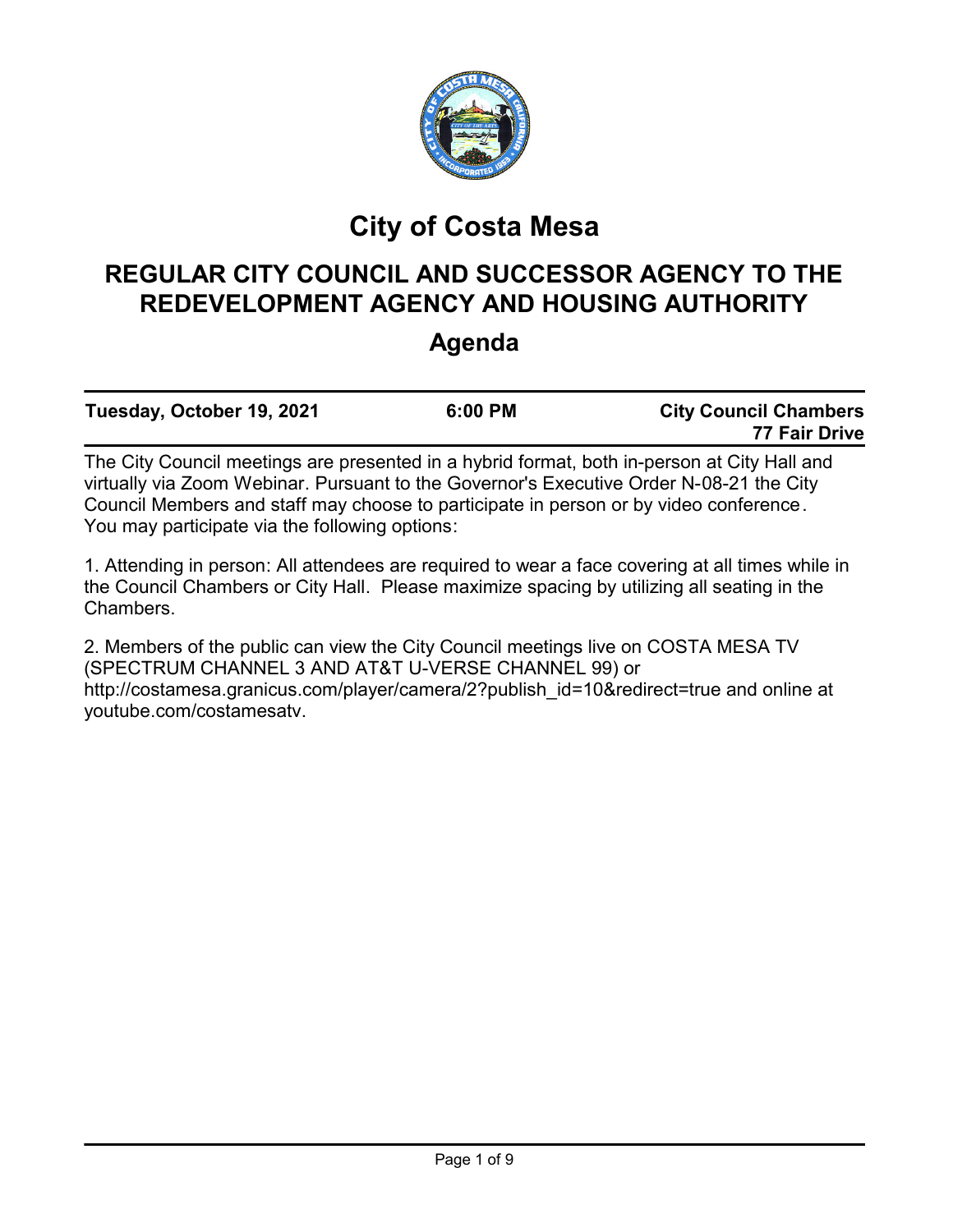3. Zoom Webinar:

Please click the link below to join the webinar:

https://zoom.us/j/98376390419?pwd=dnpFelc5TnU4a3BKWVIyRVZMallZZz09

Or sign into Zoom.com and "Join a Meeting"

Enter Webinar ID: 983 7639 0419/ Password: 905283

• If Zoom is not already installed on your computer, click "Download & Run

Zoom" on the launch page and press "Run" when prompted by your browser. If Zoom has previously been installed on your computer, please allow a few moments for the application to launch automatically.

• Select "Join Audio via Computer."

• The virtual conference room will open. If you receive a message reading, "Please wait for the host to start this meeting," simply remain in the room until the meeting begins.

• During the Public Comment Period, use the "raise hand" feature located in the participants' window and wait for city staff to announce your name

and unmute your line when it is your turn to speak. Comments are limited to 3 minutes, or as otherwise directed.

Participate via telephone:

Call: 1 669 900 6833 Enter Webinar ID: 983 7639 0419/ Password: 905283

During the Public Comment Period, press \*9 to add yourself to the queue and wait for city staff to announce your name/phone number and press \*6 to unmute your line when it is your turn to speak. Comments are limited to 3 minutes, or as otherwise directed.

4. Additionally, members of the public who wish to make a written comment on a specific agenda item, may submit a written comment via email to the City Clerk at cityclerk@costamesaca.gov. Comments received by 12:00 p.m. on the date of the meeting will be provided to the City Council, made available to the public, and will be part of the meeting record.

5. While the City does not expect there to be any changes to the above process for participating in this meeting, if there is a change, the City will post the information as soon as possible to the City's website.

Note that records submitted by the public will not be redacted in any way and will be posted online as submitted, including any personal contact information. All pictures, PowerPoints, and videos submitted for display at a public meeting must be previously reviewed by staff to verify appropriateness for general audiences. No links to YouTube videos or other streaming services will be accepted, a direct video file will need to be emailed to staff prior to each meeting in order to minimize complications and to play the video without delay. The video must be one of the following formats, .mp4, .mov or .wmv. Only one file may be included per speaker for public comments. Please e-mail to the City Clerk at cityclerk@costamesaca.gov NO LATER THAN 12:00 Noon on the date of the meeting.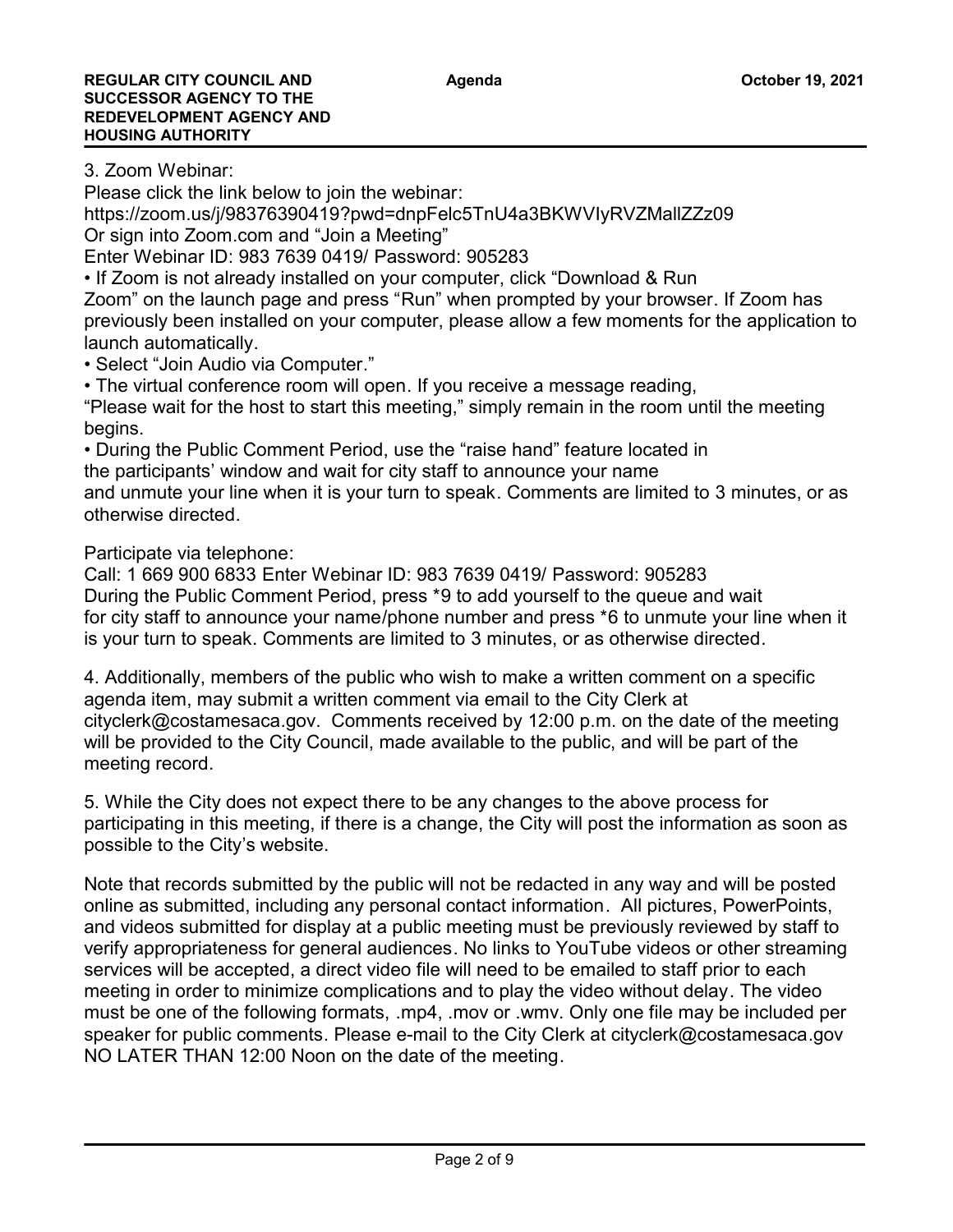Note regarding agenda-related documents provided to a majority of the City Council after distribution of the City Council agenda packet (GC §54957.5): Any related documents provided to a majority of the City Council after distribution of the City Council Agenda Packets will be made available for public inspection. Such documents will be posted on the city's website.

All cell phones and other electronic devices are to be turned off or set to vibrate. Members of the audience are requested to step outside the Council Chambers to conduct a phone conversation.

Free Wi-Fi is available in the Council Chambers during the meetings. The network username available is: CM\_Council. The password is: cmcouncil1953.

As a LEED Gold Certified City, Costa Mesa is fully committed to environmental sustainability. A minimum number of hard copies of the agenda will be available in the Council Chambers. For your convenience, a binder of the entire agenda packet will be at the table in the foyer of the Council Chambers for viewing.

The City of Costa Mesa's goal is to comply with the Americans with Disabilities Act (ADA) in all respects. If, as an attendee or a participant at this meeting, you will need special assistance beyond what is normally provided, we will attempt to accommodate you in every reasonable manner. Please contact the City Clerk's office 24 hours prior to the meeting to inform us of your particular needs and to determine if accommodation is feasible 714-754-5225 or at cityclerk@costamesaca.gov. El objetivo de la ciudad de Costa Mesa es cumplir con la ley de Estadounidenses con Discapacidades (ADA) en todos los aspectos. Si como asistente o participante en esta reunión, usted necesita asistencia especial, más allá de lo que normalmente se proporciona, intentaremos de complacer en todas las maneras. Favor de comunicarse a la oficina del Secretario de la Ciudad con 24 horas de anticipación para informarnos de sus necesidades y determinar si alojamiento es realizable al 714-754-5225 o cityclerk@costamesaca.gov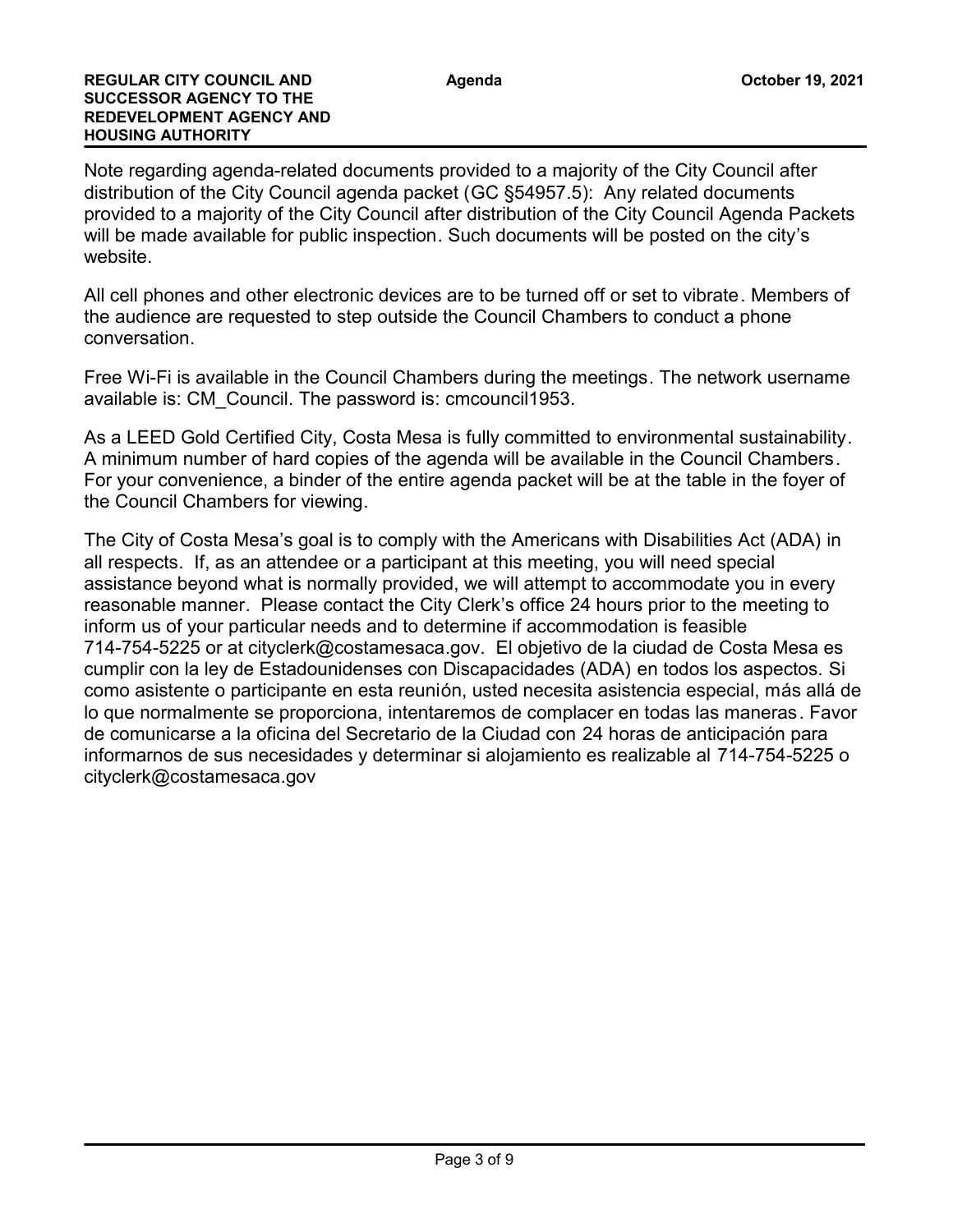Page 4 of 9

## **REGULAR MEETING OF THE CITY COUNCIL AND SUCCESSOR AGENCY TO THE REDEVELOPMENT AGENCY**

## **October 19, 2021 – 6:00 P.M.**

**JOHN STEPHENS Mayor** 

**MANUEL CHAVEZ ANDREA MARR Council Member - District 4 Mayor Pro Tem - District 3**

 **JEFFREY HARLAN LOREN GAMEROS**

**ARLIS REYNOLDS DON HARPER**

**Council Member - District 6 Council Member - District 2**

 **Council Member - District 5 Council Member - District 1**

 **KIMBERLY HALL BARLOW LORI ANN FARRELL HARRISON City Attorney City Manager** 

## **CALL TO ORDER**

## **NATIONAL ANTHEM AND PLEDGE OF ALLEGIANCE**

#### **MOMENT OF SOLEMN EXPRESSION**

[Per Council Policy 000-12, these presentations are made by community volunteers stating their own views. The City Council disclaims any intent to endorse or sponsor the views of any speaker.]

#### **ROLL CALL**

## **PRESENTATIONS**

**1.** Proclamation: Crime Prevention Week **[21-406](http://costamesa.legistar.com/gateway.aspx?m=l&id=/matter.aspx?key=1509)**

RECOMMENDATION: Mayor to present the Proclamation. **Attachments: [Proclamation: Crime Week Prevention](http://costamesa.legistar.com/gateway.aspx?M=F&ID=11e08ff7-47ad-4663-8b0f-70c4d90f748b.docx)**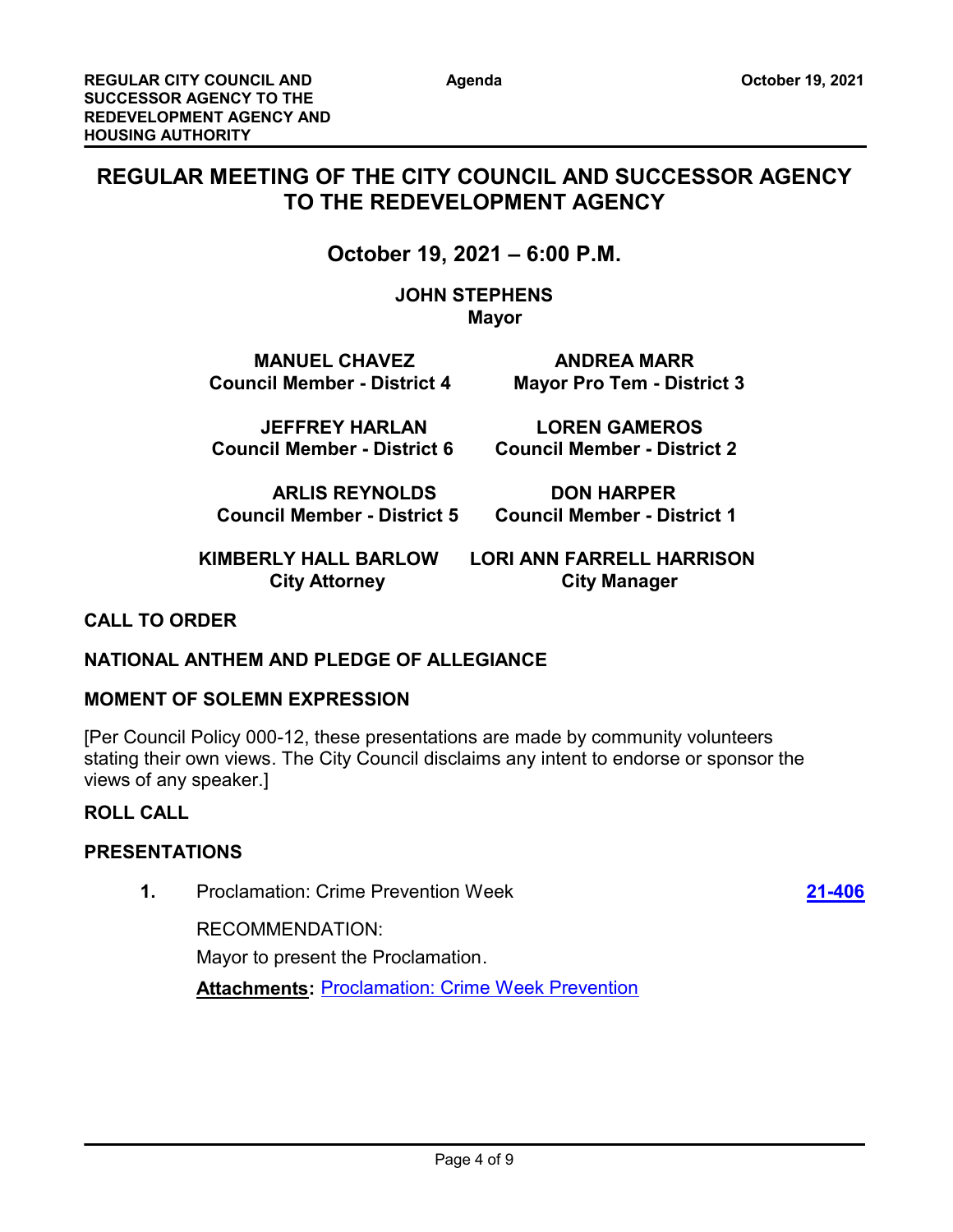| $2_{-}$ | <b>Proclamation: Domestic Violence Awareness Month</b>              | 21-407 |
|---------|---------------------------------------------------------------------|--------|
|         | RECOMMENDATION:                                                     |        |
|         | Mayor to present the Proclamation.                                  |        |
|         | <b>Attachments: Proclamation: Domestic Violence Awareness Month</b> |        |
|         |                                                                     |        |

## **PUBLIC COMMENTS – MATTERS NOT LISTED ON THE AGENDA Comments are limited to 3 minutes, or as otherwise directed. Comments on Consent Calendar items may also be heard at this time.**

**COUNCIL MEMBER COMMITTEE REPORTS, COMMENTS, AND SUGGESTIONS Each council member is limited to 4 minutes. Additional comments will be heard at the end of the meeting.**

- 1. Council Member Gameros
- 2. Council Member Harlan
- 3. Council Member Harper
- 4. Council Member Reynolds
- 5. Council Member Chavez
- 6. Mayor Pro Tem Marr
- 7. Mayor Stephens

## **REPORT – CITY MANAGER**

## **REPORT – CITY ATTORNEY**

## **CONSENT CALENDAR (Items 1-6)**

All matters listed under the Consent Calendar are considered to be routine and will be acted upon in one motion. There will be no separate discussion of these items unless members of the City Council, staff, or the public request specific items to be discussed and/or removed from the Consent Calendar for discussion.

**1.** PROCEDURAL WAIVER: APPROVE THE READING BY TITLE ONLY OF ALL ORDINANCES AND RESOLUTIONS **[21-402](http://costamesa.legistar.com/gateway.aspx?m=l&id=/matter.aspx?key=1505)**

## RECOMMENDATION:

City Council and Agency Board approve the reading by title only and waive full reading of Ordinances and Resolutions.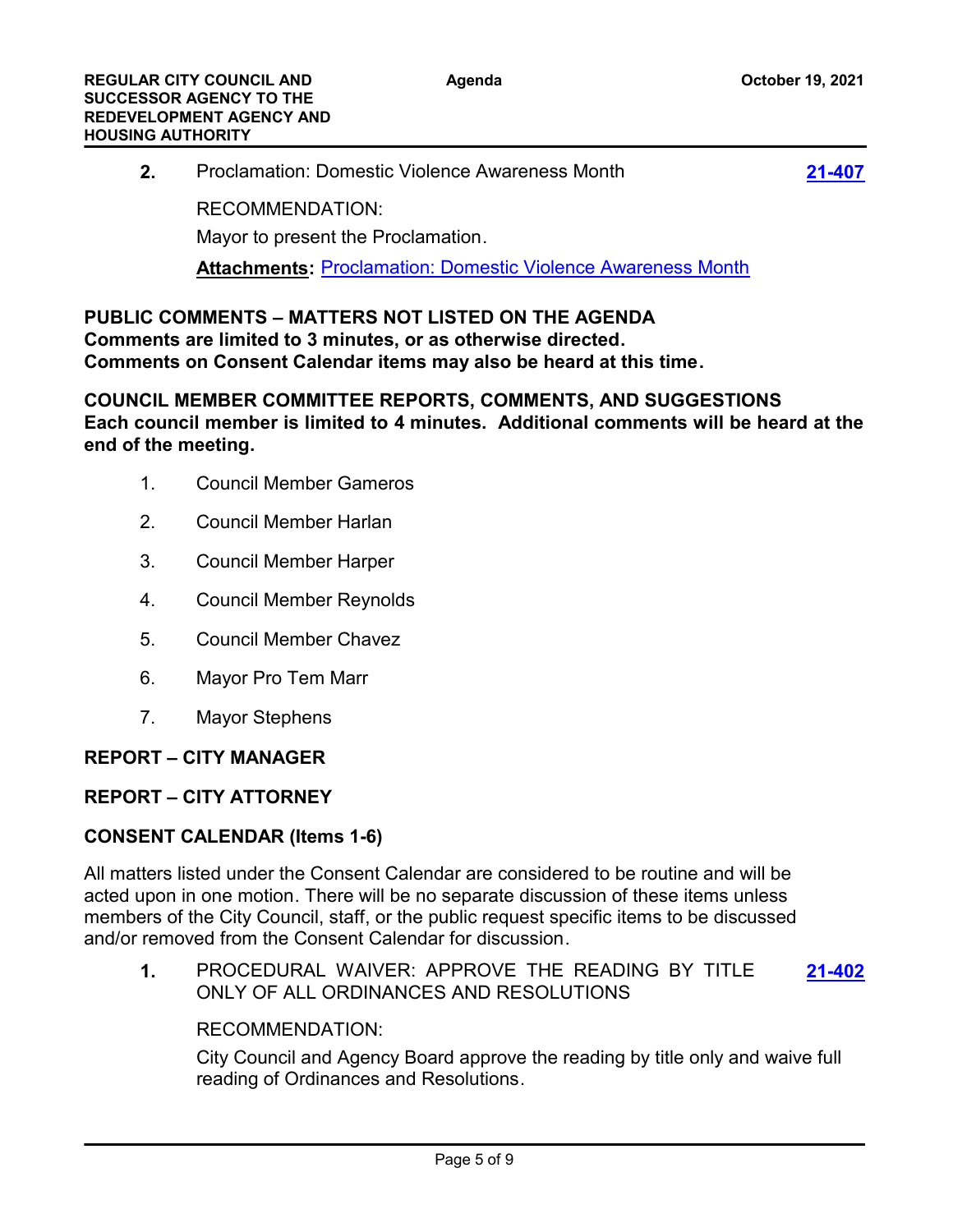## **2.** READING FOLDER **[21-403](http://costamesa.legistar.com/gateway.aspx?m=l&id=/matter.aspx?key=1506)** RECOMMENDATION: City Council receive and file the claims received by the City Clerk: Oscar Cornejo and Brent and Caitlin Theobald. **3.** ADOPTION OF WARRANT RESOLUTION **[21-388](http://costamesa.legistar.com/gateway.aspx?m=l&id=/matter.aspx?key=1491)** RECOMMENDATION: City Council approve Warrant Resolution No. 2668. **Attachments:** [10-19-21 Warrant Resolution](http://costamesa.legistar.com/gateway.aspx?M=F&ID=3b941223-77f8-4a10-bead-29de300da6c8.pdf) **4.** MINUTES **[21-404](http://costamesa.legistar.com/gateway.aspx?m=l&id=/matter.aspx?key=1507)** RECOMMENDATION: City Council approve the Minutes of the Strategic Planning Retreat/Workshop of September 27, 2021 and the Regular meeting of October 5, 2021. [1. 09-27-2021 Minutes](http://costamesa.legistar.com/gateway.aspx?M=F&ID=44d16eb7-4d61-4ccd-84ec-ea8ce9185e3a.rtf) **Attachments:** [2. 10-05-2021 Minutes](http://costamesa.legistar.com/gateway.aspx?M=F&ID=37e682f6-a673-44a7-ba7d-cf05dd7611ce.rtf) **5.** ADOPTION OF A RESOLUTION TO CONTINUE CONDUCTING MEETINGS OF THE CITY COUNCIL, COMMISSIONS AND COMMITTEES REMOTELY AS NEEDED DUE TO HEALTH AND **[21-410](http://costamesa.legistar.com/gateway.aspx?m=l&id=/matter.aspx?key=1513)**

## RECOMMENDATION:

Staff recommends the City Council adopt Resolution 2021-xx to allow the City to continue conducting City Council, Commission, and Committee meetings remotely as needed via Zoom due to:

- The current State of Emergency and global pandemic, which continues to directly impact the ability of the members of the City's legislative bodies to meet safely in person; and
- · Federal, State and/or local officials continue to impose or recommend measures to promote social distancing.

**Attachments:** [1. Resolution 2021-XX](http://costamesa.legistar.com/gateway.aspx?M=F&ID=b5e37b35-f0ec-4651-a1de-d00685e950d6.docx)

SAFETY CONCERNS FOR THE PUBLIC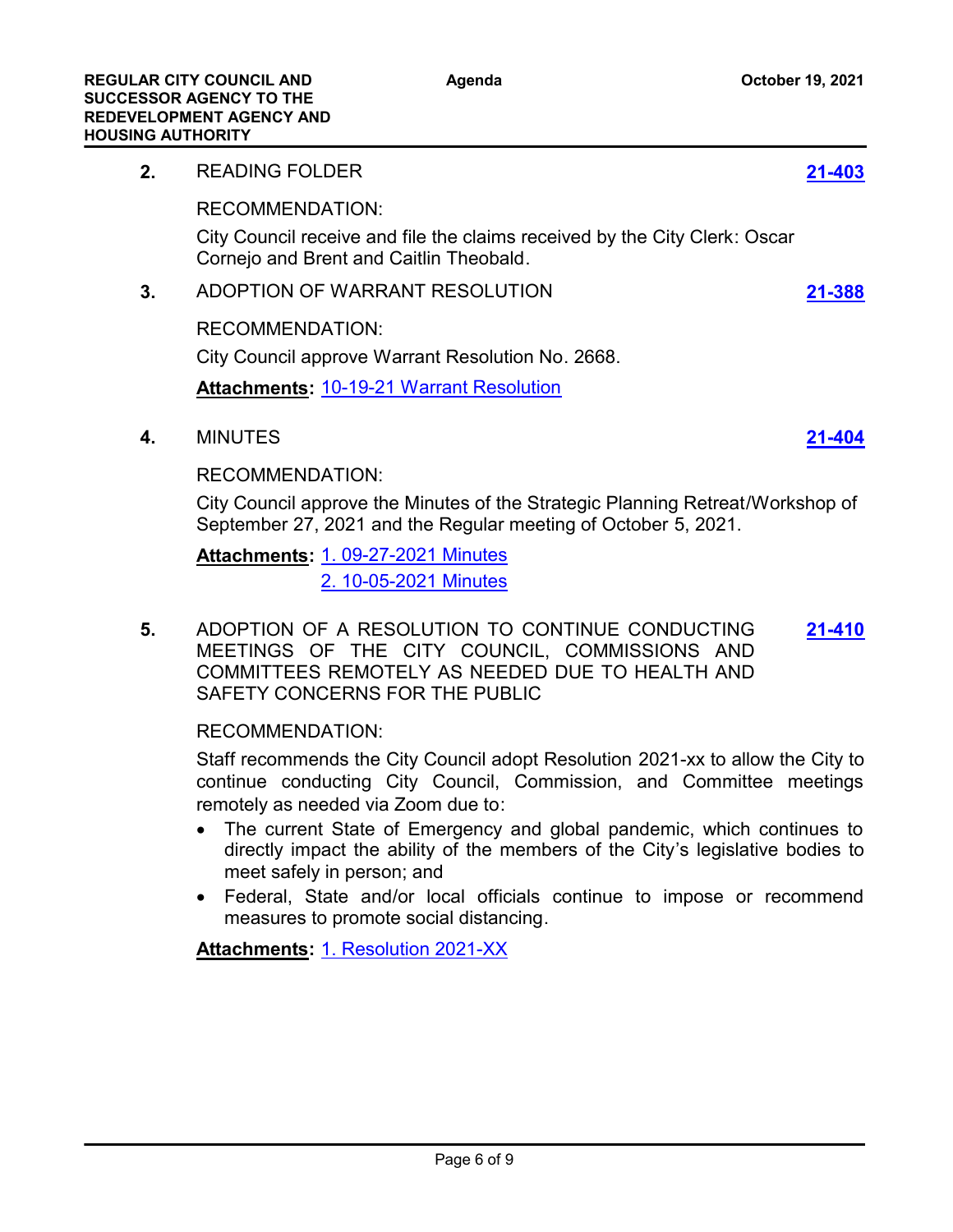**6.** SECOND READING AND ADOPTION OF ORDINANCE NO. 2021-16, AMENDING CHAPTER IV (GARBAGE, RUBBISH AND WEEDS) OF TITLE 8 (HEALTH AND SANITATION) OF THE COSTA MESA MUNICIPAL CODE TO IMPLEMENT THE REQUIREMENTS OF SB 1383 (MANDATORY ORGANIC WASTE DISPOSAL REDUCTION) **[21-400](http://costamesa.legistar.com/gateway.aspx?m=l&id=/matter.aspx?key=1503)**

RECOMMENDATION:

Staff recommends the City Council give second reading to and adopt Ordinance No. 2021-16 (Attachment 1), amending Chapter IV (Garbage, Rubbish and Weeds) of Title 8 (Health and Sanitation) of the Costa Mesa Municipal Code to implement the requirements of SB 1383 (mandatory organic waste disposal reduction).

**Attachments:** [1. Proposed Ordinance No. 2021-16](http://costamesa.legistar.com/gateway.aspx?M=F&ID=143c23d5-85c3-43a3-9717-ead67ec06cf8.docx)

## **AT THIS TIME COUNCIL WILL ADDRESS ANY ITEMS PULLED FROM THE CONSENT CALENDAR**

**------------------------END OF CONSENT CALENDAR------------------------**

## **PUBLIC HEARINGS: (THIS ITEM MUST BE HEARD AT 7:00 P.M. PROMPTLY)**

(Pursuant to Resolution No. 05-55, Public Hearings begin at 7:00 p.m.)

**1.** REDISTRICTING PROCESS USING THE OFFICIAL 2020 CENSUS DATA **[21-408](http://costamesa.legistar.com/gateway.aspx?m=l&id=/matter.aspx?key=1511)**

RECOMMENDATION:

Staff recommends the City Council:

- 1. Receive and discuss the official 2020 Census data (State-Adjusted), the redistricting process and permissible criteria to be considered to evaluate district boundaries.
- 2. Conduct a public hearing to receive public input.

Attachments: [1. 2020 Census Data](http://costamesa.legistar.com/gateway.aspx?M=F&ID=e9512a9d-d866-4044-a040-612506818abf.pdf) [2. Tentative Timeline](http://costamesa.legistar.com/gateway.aspx?M=F&ID=cfce8499-1fd1-48c9-b6e2-a2833a693583.docx)

**OLD BUSINESS:**

NONE.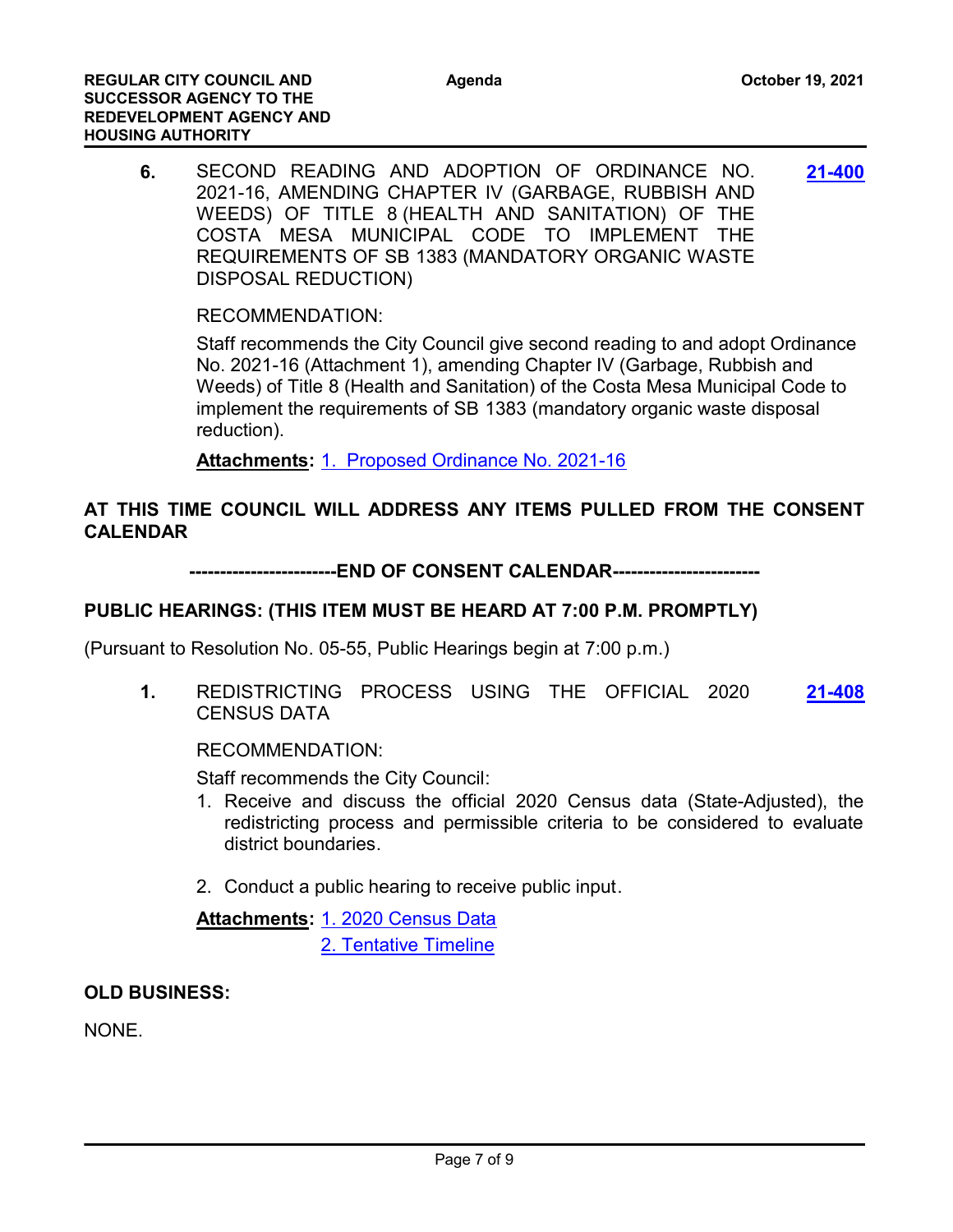#### **NEW BUSINESS:**

**1.** ADOPTION OF THE CITY'S CORE VALUES AND AMENDMENTS TO THE STRATEGIC PLAN GOALS AND NEW SIX-MONTH **OBJECTIVES [21-399](http://costamesa.legistar.com/gateway.aspx?m=l&id=/matter.aspx?key=1502)**

RECOMMENDATION:

Staff recommends that the City Council adopt the City's Core Values, amended Three Year Strategic Plan Goals, and new Six Month Strategic Objectives developed at the Strategic Planning Workshop held on Monday, September 27, 2021.

Attachments: 1. Costa Mesa Three Year Strategic Plan Goals and Six Month **Objectives** 

**2.** FORMATION OF A HOUSING AD HOC COMMITTEE OF THE CITY COUNCIL TO PARTICIPATE AND ADVISE ON HOUSING ELEMENT IMPLEMENTATION AND COMPLIANCE **[21-409](http://costamesa.legistar.com/gateway.aspx?m=l&id=/matter.aspx?key=1512)**

#### RECOMMENDATION:

Staff recommends that the City Council form, by nomination and confirmation, a two or three-member Housing Ad Hoc Committee, to participate and advise on City activities and actions pertaining to Housing Element implementation and ongoing compliance with State housing element law.